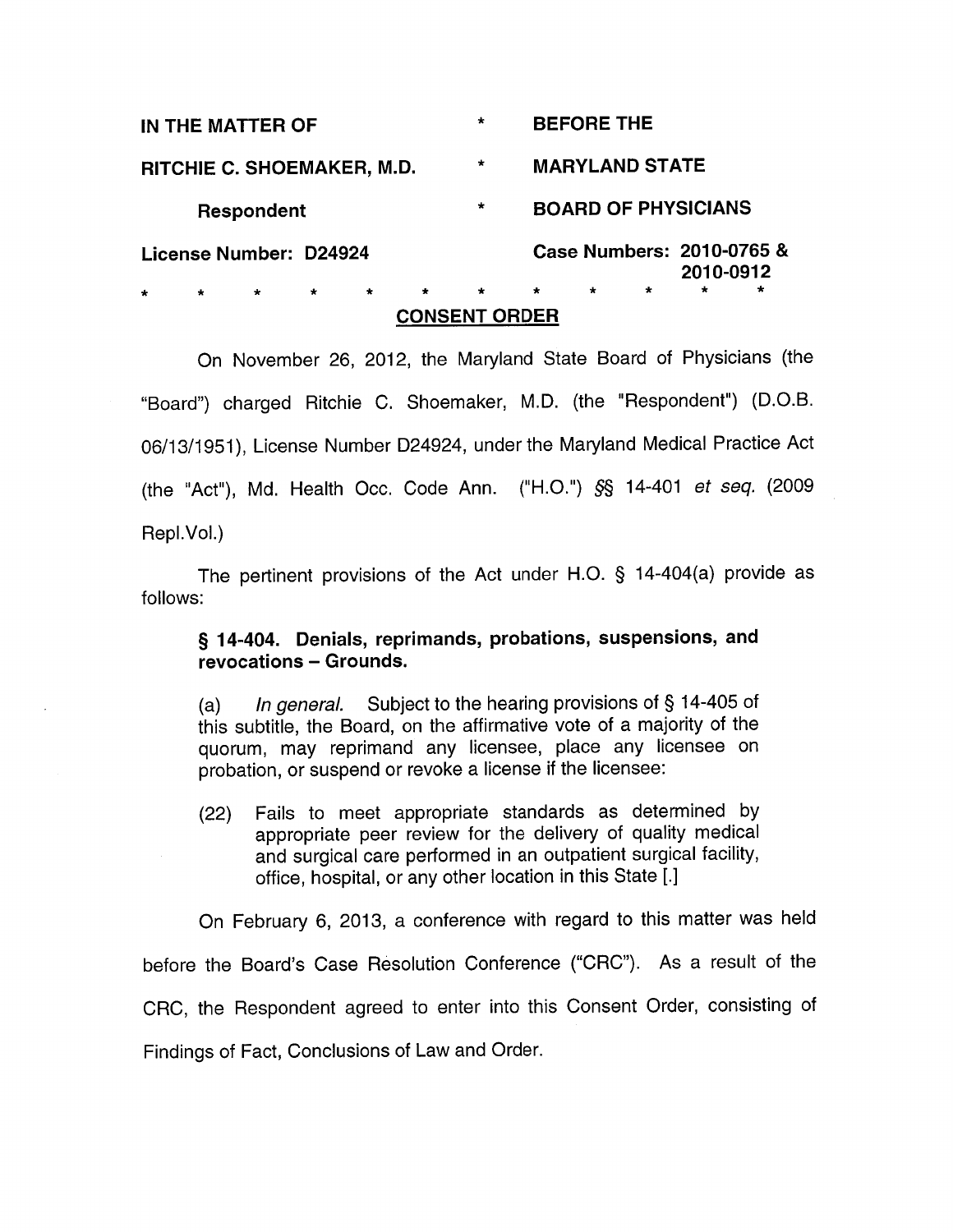#### **FINDINGS OF FACT**

- 1 . At all times relevant hereto, the Respondent was and is licensed to practice medicine in the State of Maryland. The Respondent was originally licensed to practice medicine in Maryland on June 19, 1980. The Respondent also holds inactive medical licenses in North Carolina, Pennsylvania and Virginia.
- 2. The Respondent was board-certified in Family Medicine; however, his board-certification expired in 2006.
- 3. The Respondent maintains an office for the practice of medicine, the Chronic Fatigue Center, in Pocomoke City, Maryland.

#### **Procedural History**

- 4. By letter dated February 22, 2006, the Board notified the Respondent that it had received a complaint regarding the Respondent's medical practice. The Board further notified the Respondent that the complaint had been closed, but advised him that, "the Board has mandated protocols for alternative medicine practitioners to ensure that prospective patients are fully informed of the nature of your practice regarding alternative medical diagnoses and treatments."
- 5. On August 26, 2009, the Board issued to the Respondent an Advisory Letter. The Board notified the Respondent that an anonymous complaint received by the Board alleged that the Respondent was treating and prescribing for Lyme Disease over the internet. The Board voted to close the case but "strongly advised" the Respondent to comply with the Board's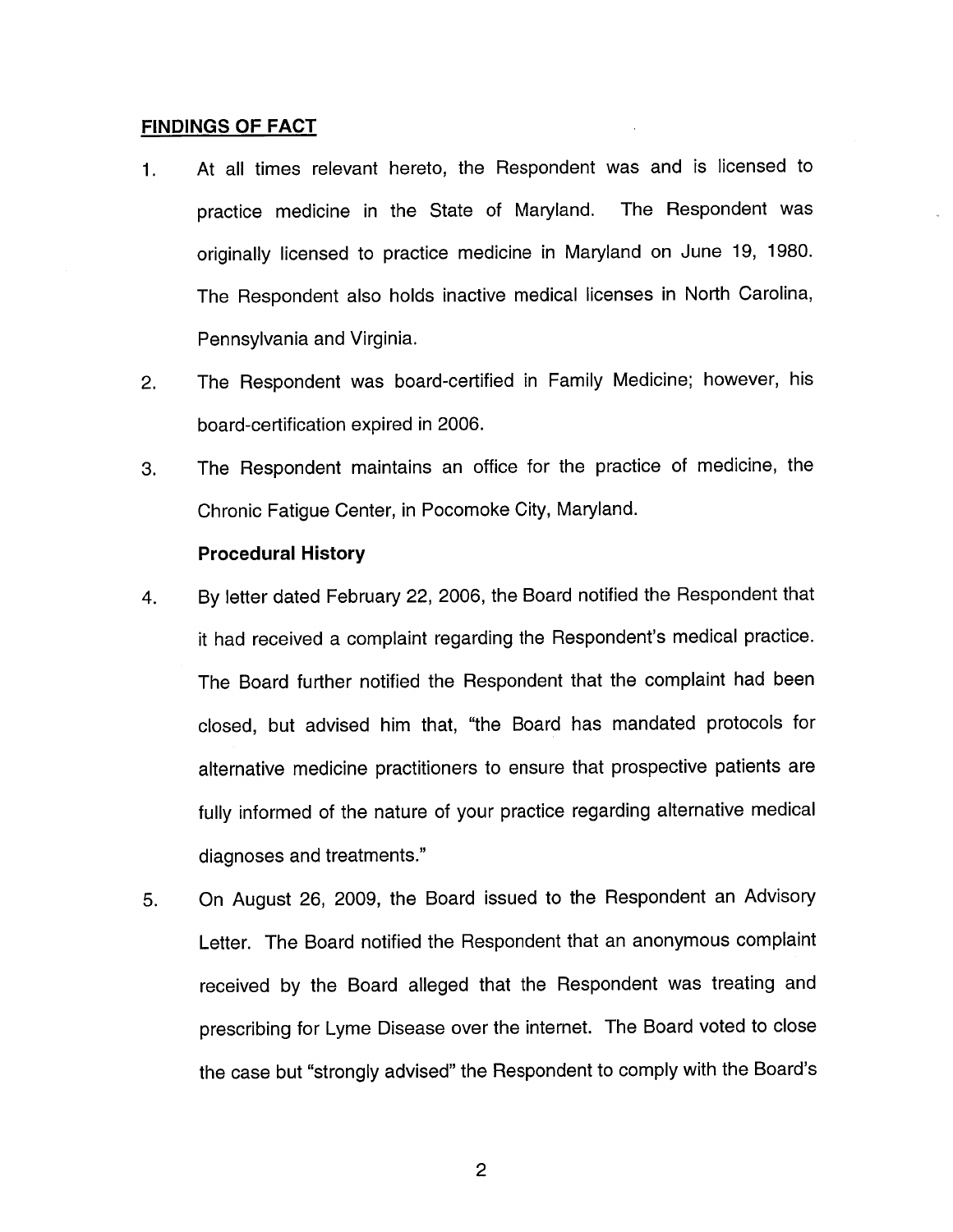mandated protocols for alternative medicine practitioners to ensure that prospective patients are fully informed of the nature of his practice regarding alternative medical diagnoses and treatments.

#### **Current Complaints**

- 6. On or about April 16, 2010, the Board received a written complaint from an individual who was not a patient of the Respondent. The complainant alleged that the Respondent was soliciting prospective patients on <sup>a</sup> website that encourages the viewer to take an on-line diagnostic test. The complainant reported that he took the test which included very broad symptom responses. The complainant provided positive responses to a few of the items. Based on the responses, the website suggested that the complainant may be suffering from a biotoxin illness and further suggested that the complainant visit the Respondent's office. The complainant alleged that the Respondent cited "his own non-profit [organization] research to convince people to visit his private practice and purchase unnecessary tests."
- 7. The Board designated this complaint as Board Case Number 2010-0765.
- 8. On or about June 2, 2010, the Board received a complaint from a former patient of the Respondent regarding the Respondent's practice.
- 9. The Board designated this complaint as Case Number 2010-0912.
- 10. In furtherance of its investigation, the Board subpoenaed from the Respondent patient records and directed him to produce a summary of his care of each patient.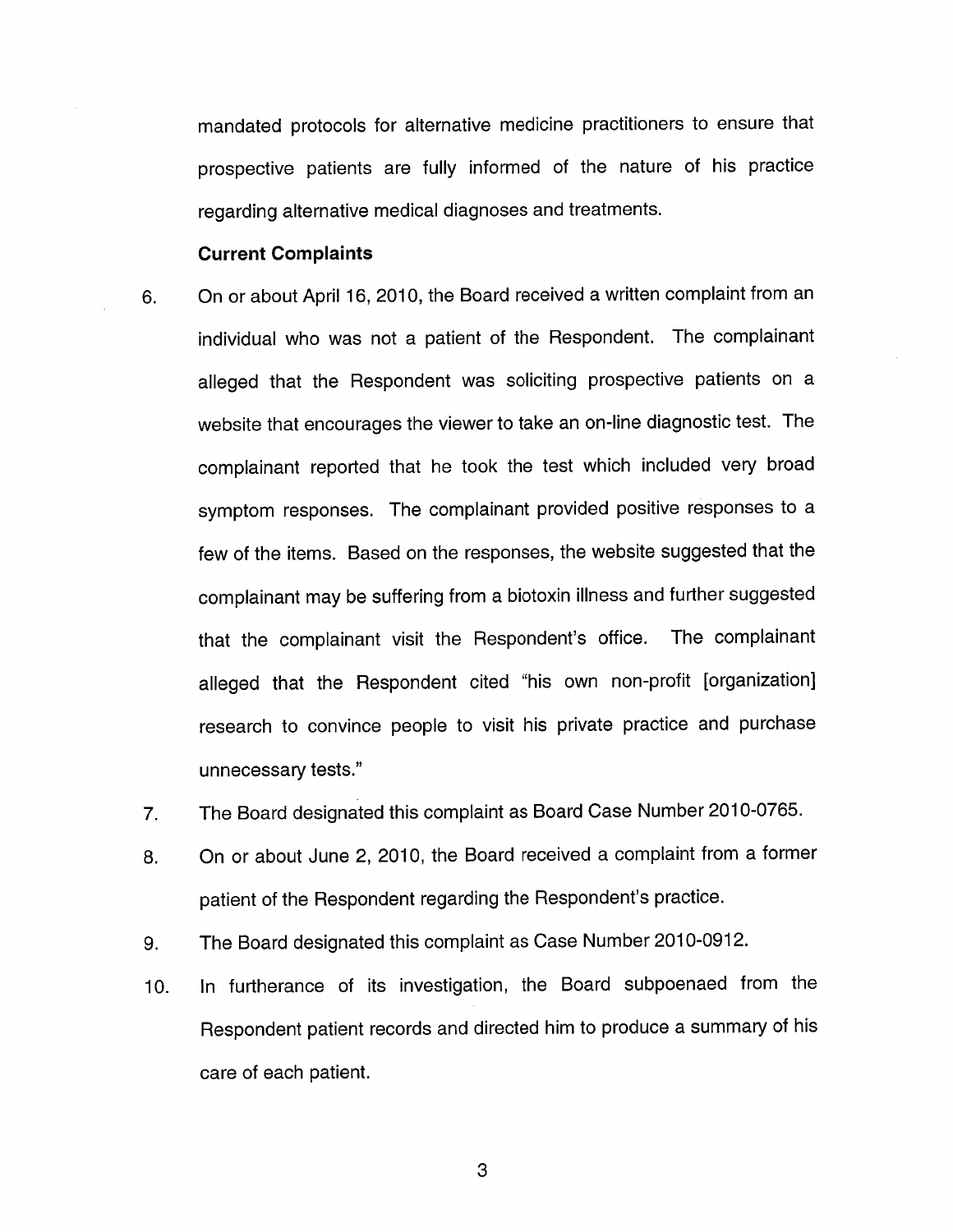<sup>11</sup>. The patient records and the Respondent's response were then referred to a peer review entity for review of the Respondent's practice. The results of the peer review are summarized below.

#### **The Respondent's Practice**

- 12. The Respondent's patients are generally self-selected; that is, they have identified themselves as suffering from health problems as a consequence of having been exposed to mold and have sought treatment from the Respondent after reading his website or other literature.
- 13. The Respondent has developed a treatment protocol for a diagnosis he calls Chronic Inflammatory Response Syndrome. The protocol includes the administration of cholestyramine<sup>1</sup> as an initial step if removal from the suspected environmental trigger is not possible or ineffective.
- 14. The Respondent enrolled several of the patients whose care was reviewed in an experimental protocol under the auspices of a legitimate Institutional Review Board.

### **Summary of Peer Review**

- 15. The peer reviewers noted the following deficiencies in all of the cases they reviewed:
	- a. Off-label use of potentially toxic drugs (e.g., Actos<sup>2</sup> and Rifampin,<sup>3</sup>). The drugs prescribed by the Respondent are potentially toxic when used for inappropriate purposes;

 $1$  Cholestyramine is a bile acid sequestrant which binds acid in the gastrointestinal tract to prevent its reabsorption.

 $2$  Actos is a Type 2 diabetes medication that regulates blood sugar.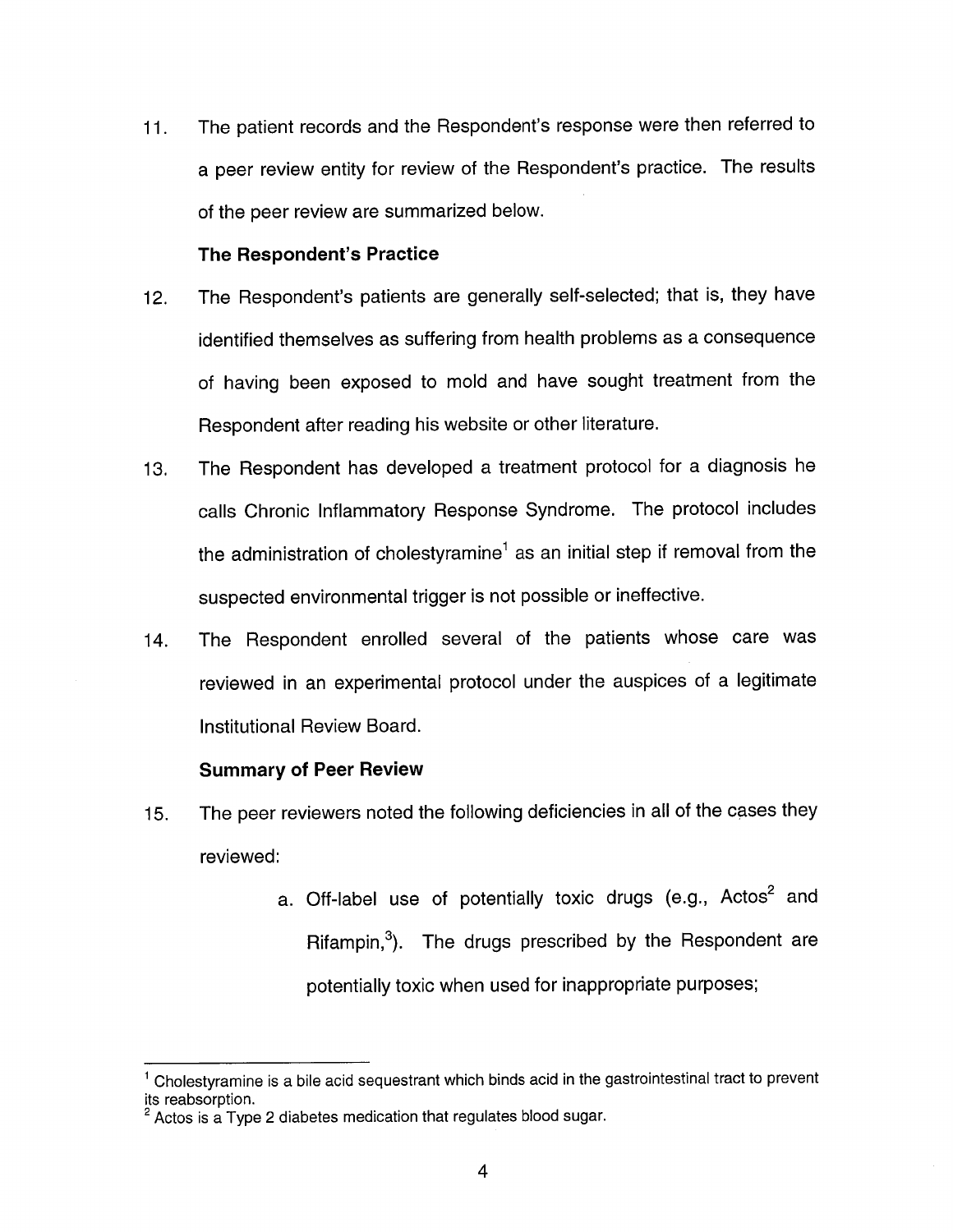- b. The Respondent's documentation is not consistently legible;
- c. The Respondent used diagnostic codes for conditions not evident in the patient's record to justify the laboratory studies. The Respondent justified many of the laboratory tests he ordered for each patient using the diagnostic code for "toxic encephalopathy, yet other than the patients' complaint of not thinking clearly, there is no evidence that the patients displayed any clinical signs of encephalopathy. Similarly, for all of the patients whose care was reviewed, the Respondent noted the IDC code for bronchitis (466.0) to justify spirometry; however, there was no evidence in the patients' record of bronchitis. The Respondent noted that IDC code for premature heart beats (427.61) to justify EKGs for each patient, however, there is no evidence of premature beats in the records;
- d. The Respondent failed to document his treatment rationale for starting, adjusting or changing medications or dosages;
- e. The Respondent failed to document complete problem lists and medication lists.
- 16. In addition to the above deficiencies, the Respondent prescribed Procrit (erythropoietin), a glycoprotein that stimulates red blood production, to a patient in a manner that was potentially dangerous to the patient. Procrit

 $3$  Rifampin is used with other medications to treat tuberculosis and Neisseria meningitides (a type of bacteria that can cause meningitis.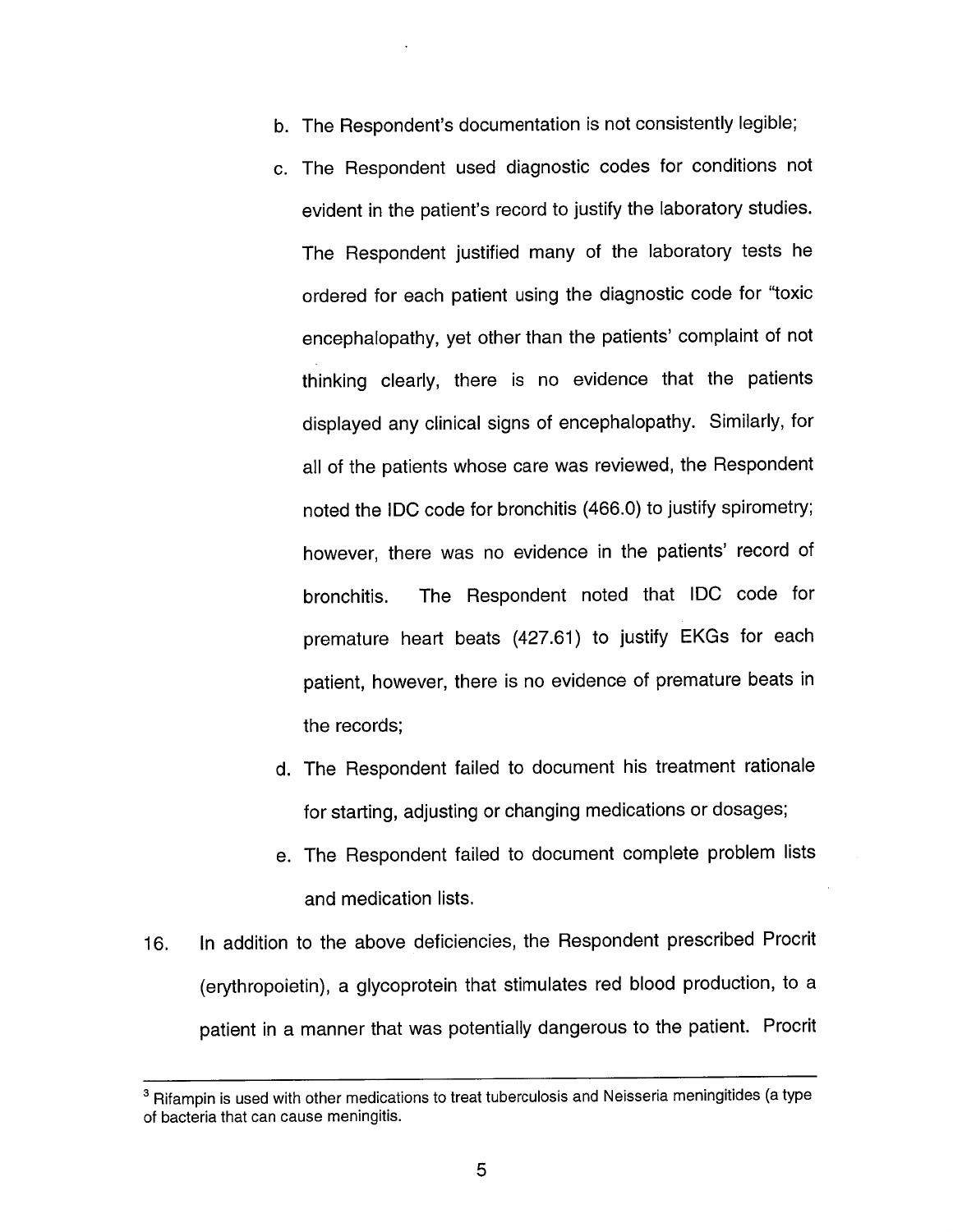is typically prescribed to treat anemia. The patient signed an informed consent form that included the Food and Drug Administration "black box warning" that advised of "increased mortality, serious cardiovascular and thromboembolic events and tumor progression." The black box warning further advises the physician to individualize dosing to achieve and maintain hemoglobin levels within the range of 10 to 12 gm/dL.

- 17. According to the informed consent form, the Respondent was administering Procrit to "lower C4a and correct chemical disturbances in central nervous system."
- 18. The patient was not anemic; his hemoglobin was 14.6 gr/dL when the Respondent began administering Procrit.
- 19. The Respondent administered Procrit on five occasions, two to three days apart. The Respondent monitored the patient's hemoglobin after each Procrit injection; after the fifth injection, the patient's hemoglobin was 15.6 gr/dl. The Respondent failed to document in the patient's record that he discontinued the patient's Procrit after the fifth injection and his reason for doing so.
- 20. The practice deficiencies set forth in  $\P$  $\parallel$  16 19 are examples of the Respondent's failure to meet the standard of quality care.

## **CONCLUSIONS OF LAW**

Based on the foregoing Findings of Fact, the Board concludes as a matter of law that the Respondent failed to meet the standard of quality care, in violation of H.O. § 14-404(a)(22). The Board dismisses the charge that the Respondent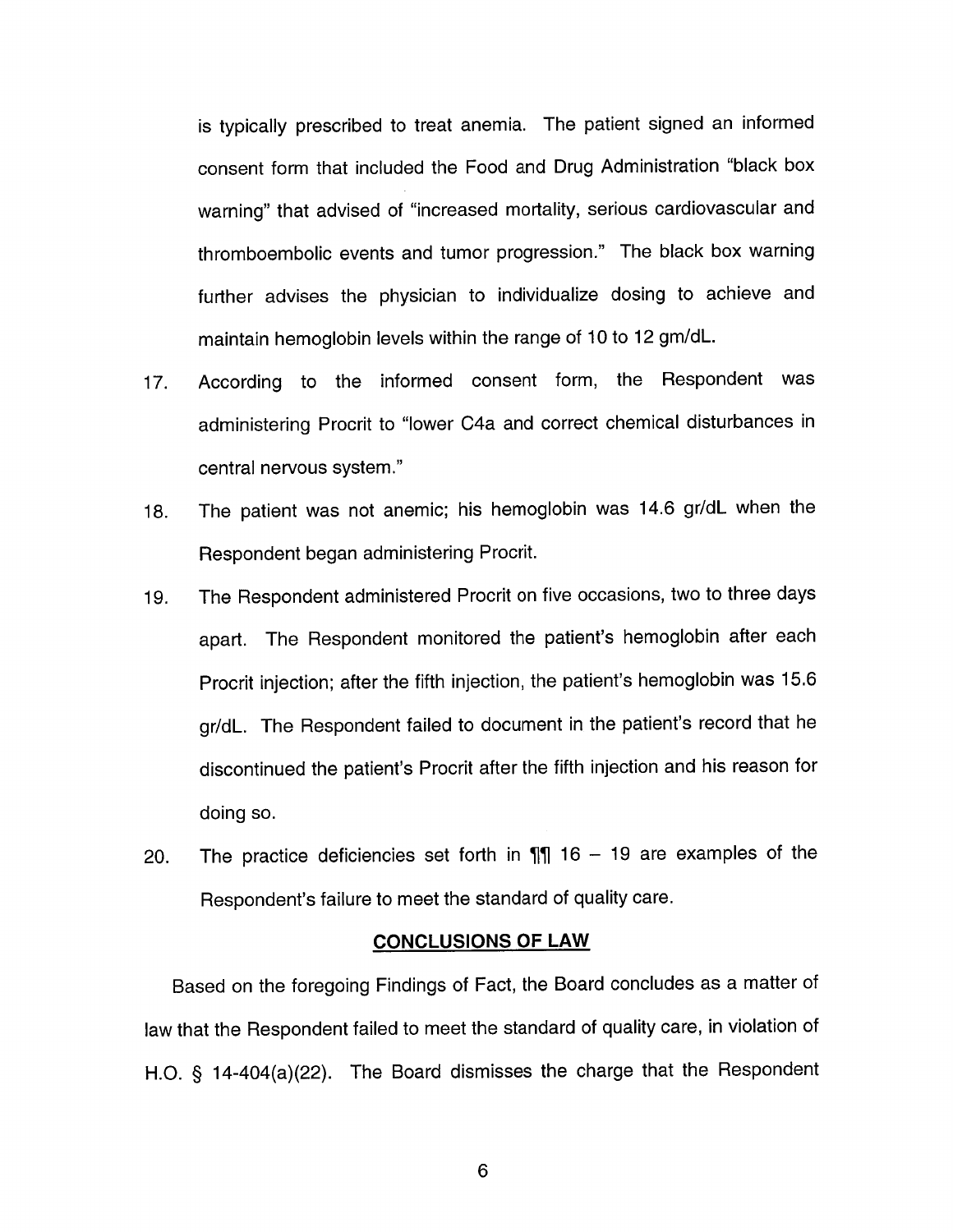engaged in unprofessional conduct in the practice of medicine (H.O. § 14- 404(a)(3)(ii).

## **ORDER**

Based on foregoing Findings of Fact and Conclusions of Law, it is this  $\frac{20th}{\text{day of}}$  day of  $\frac{\text{March}}{\text{March}}$ , 2013, by a majority of the quorum of the Board considering this case:

**ORDERED** that the Respondent is **REPRIMANDED;** and it is further

**ORDERED** that because the Respondent's medical practice is now closed, should the Respondent resume the practice of medicine in Maryland, he shall be placed on **PROBATION** for a minimum of two (2) years and until he fully and satisfactorily complies with all of following terms and conditions:

- i. the Respondent shall notify the Board in writing prior to reopening his office;
- ii. prior to the resumption of practice, the Respondent shall obtain at his own expense a Board-approved practice monitor;
- iii. for the first year of probation, the practice monitor will review on a monthly basis aspects of the Respondent's care including diagnosis, treatment and medications prescribed and appropriate referral to other medical practitioners;
- iv. the Respondent shall ensure that the practice monitor submits to the Board a detailed report of his/her findings on a quarterly basis;
- v. at the end of the first year of probation, the Board will determine whether the condition that the Respondent's practice be monitored on a monthly basis should be modified or terminated;
- vi. The Respondent shall not require or solicit patients to make a contribution to his non-profit research fund.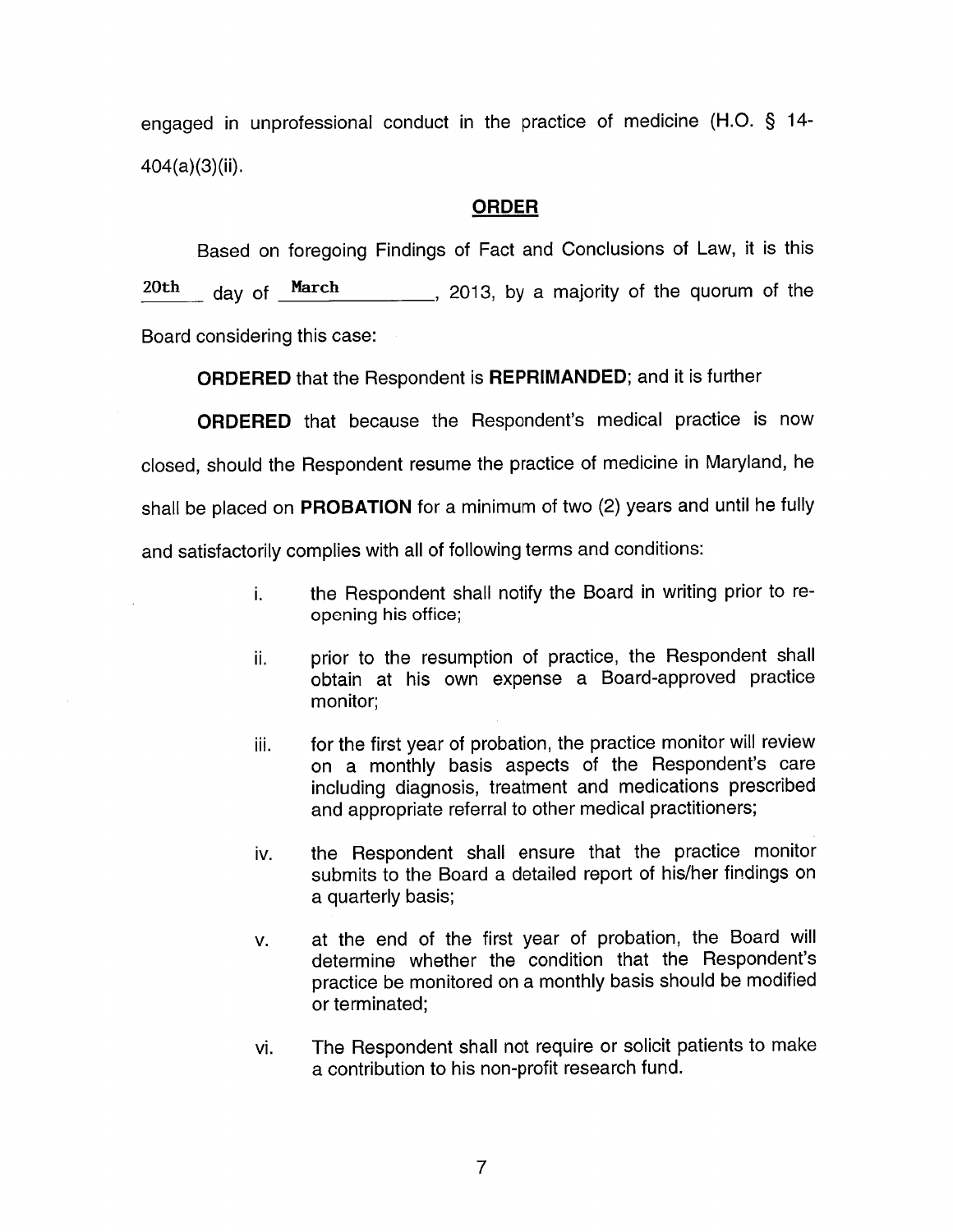**ORDERED** that the Respondent shall be subject to chart or peer review at the discretion of the Board during the probationary period; and it is further

**ORDERED** that the Respondent shall comply with the Maryland Medical Practice Act and all laws, statutes and regulations pertaining to the practice of medicine; and it is further

**ORDERED** that the Respondent's failure to comply with any of the conditions of probation or this Consent Order shall be considered a violation of probation; and it further

**ORDERED** that if the Respondent violates any of the terms and conditions of probation or of this Consent Order, the Board, in its discretion, after notice and an opportunity for an evidentiary hearing before an Administrative Law Judge at the Office of Administrative Hearings if there is a genuine dispute as to the underlying material facts, or an opportunity for a show cause hearing before the Board, may impose any other disciplinary sanction for with the Board may have imposed, including a reprimand, probation, suspension, revocation and/or monetary fine, said violation being proven by a preponderance of the evidence; and it is further

**ORDERED** that two (2) years after the his probationary period begins, the Respondent may submit a written petition to the Board requesting termination of probation. After consideration of the petition, the probation may be terminated, through an order of the Board or designated Board committee. The Board, or designated Board committee, will grant the termination if the Respondent has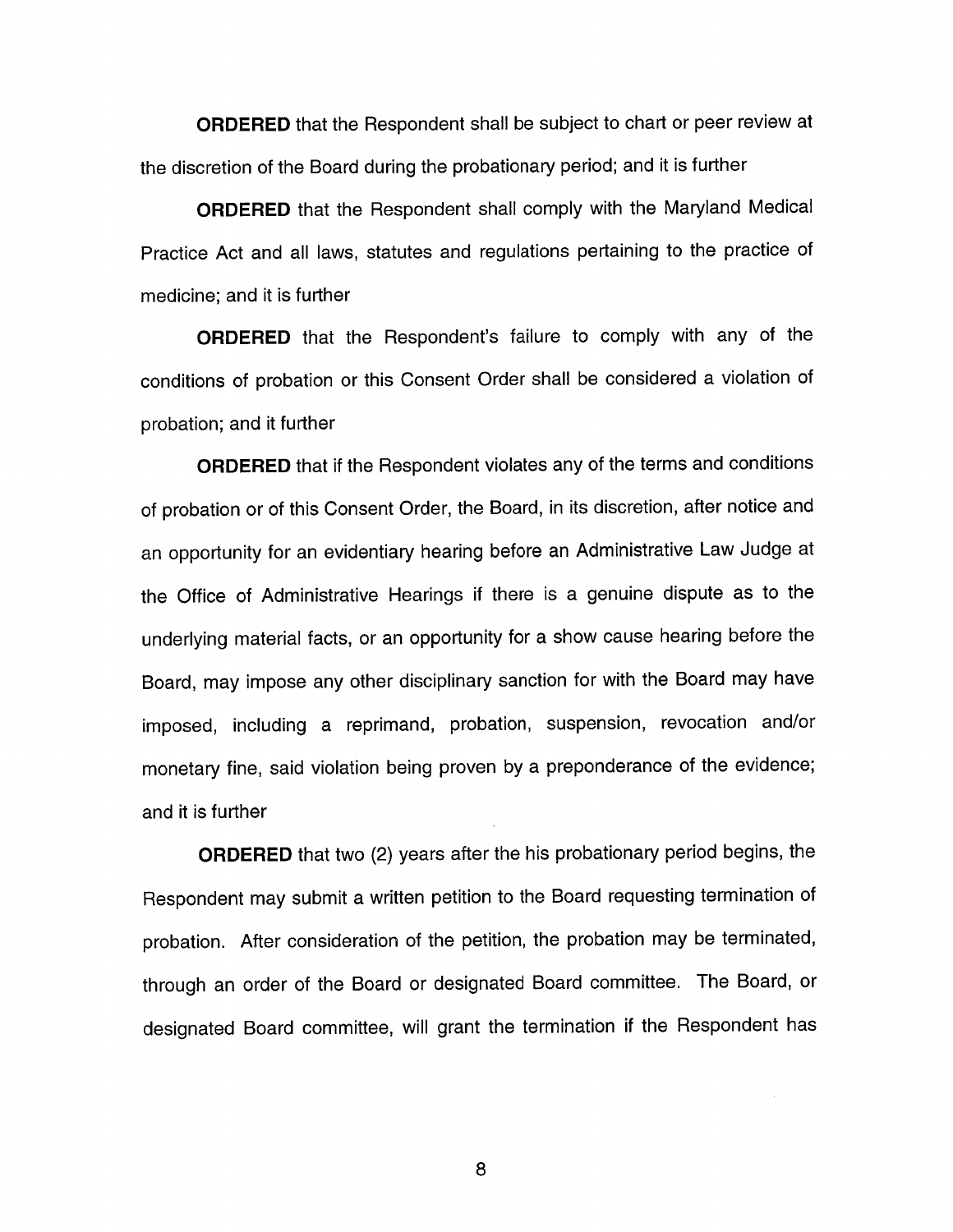fully and satisfactorily complied with all of the probationary terms and conditions and there are no pending complaints related to the charges; and it is further

**ORDERED** that the Respondent shall not petition the Board for early termination of the terms and conditions of this Consent Order; and it is further

**ORDERED** that the Respondent shall be responsible for all costs under this Consent Order; and it is further

**ORDERED** that this Consent Order shall be a public document pursuant to Md. State Gov't Code Ann.§ 10-611 (2009 Repl. Vol.).

 $3 - 21 - 13$ 

Catalfo.

Executive Director Maryland State Board of Physicians

### **CONSENT**

I, Ritchie C. Shoemaker, M.D., acknowledge that I am represented by counsel and have consulted with counsel before entering this Consent Order. By this Consent and for the purpose of resolving the issues raised by the Board, I agree and accept to be bound by the foregoing Consent Order and its conditions.

I acknowledge the validity of this Consent Order as if entered into after the conclusion of a formal evidentiary hearing in which I would have had the right to counsel, to confront witnesses, to give testimony, to call witnesses on my own